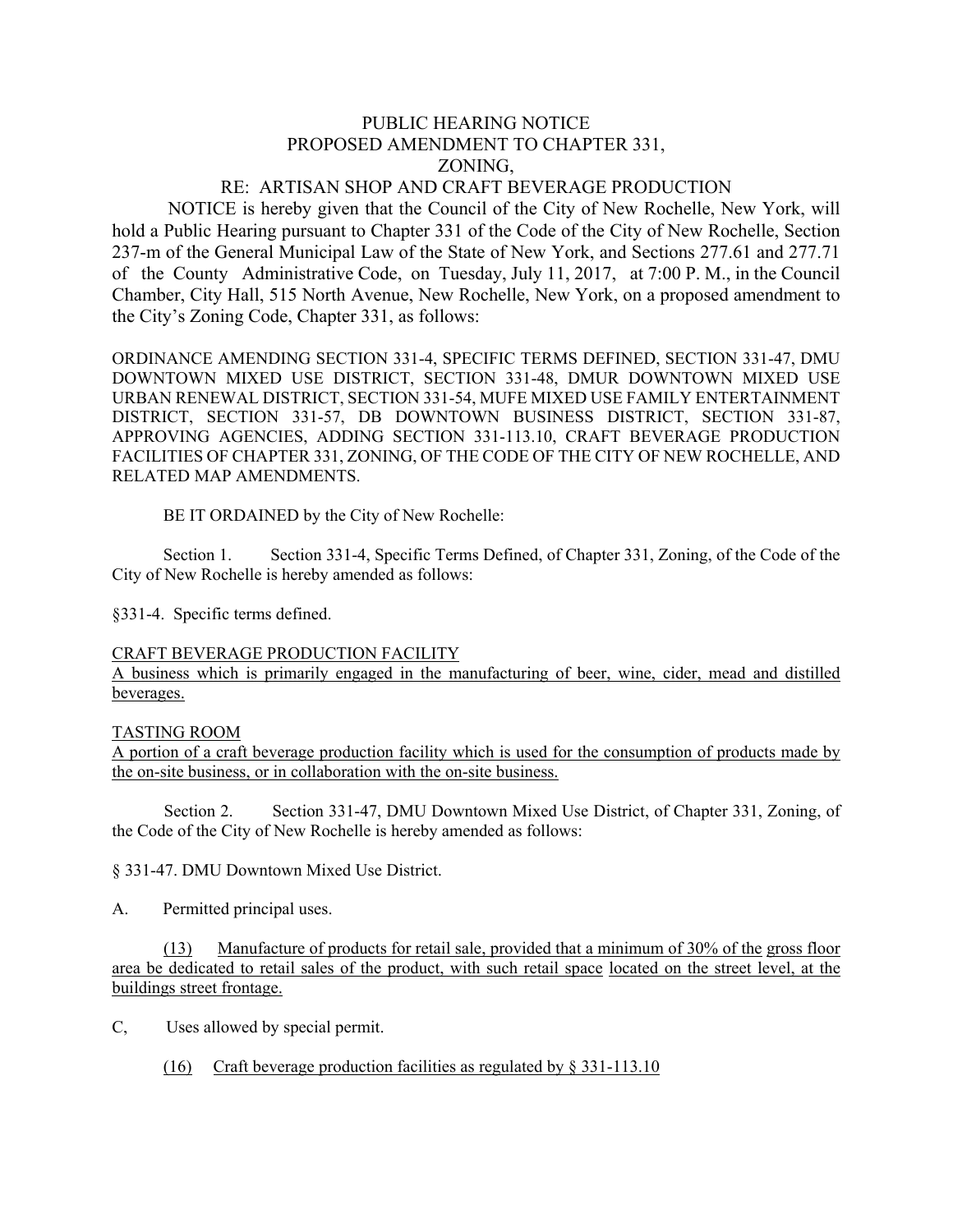Section 3. Section 331-48, DMUR Downtown Mixed Use Urban Renewal District, of Chapter 331, Zoning, of the Code of the City of New Rochelle is hereby amended as follows:

§ 331-47. DMUR Downtown Mixed Use Urban Renewal District.

A. Permitted principal uses.

 (12) Manufacture of products for retail sale, provided that a minimum of 30% of the gross floor area be dedicated to retail sales of the product, with such retail space located on the street level, at the buildings street frontage.

C. Uses allowed by special permit

(16) Craft beverage production facilities as regulated by § 331-113.10.

 Section 4. Section 331-54, MUFE Mixed Use Family Entertainment District, of Chapter 331, Zoning, of the Code of the City of New Rochelle is hereby amended as follows:

§ 331-54A. MUFE Mixed Use Family Entertainment District.

A. Permitted principal uses.

 (12) Manufacture of products for retail sale, provided that a minimum of 30% of the gross floor area be dedicated to retail sales of the product, with such retail space located on the street level, at the buildings street frontage.

C. Uses allowed by special permit.

(16) Craft beverage production facilities as regulated by § 331-113.10.

 Section 5. Section 331-57, DB Downtown Business District, of Chapter 331, Zoning, of the Code of the City of New Rochelle is hereby amended as follows:

§ Section 331-57. DB Downtown Business District.

A. Permitted principal uses.

 (18) Manufacture of products for retail sale, provided that a minimum of 30% of the gross floor area be dedicated to retail sales of the product, with such retail space located on the street level, at the buildings street frontage.

C. Uses allowed by special permit.

 (8) [Micro-brewery with sit-down restaurant] Craft beverage production facilities as regulated by § 331-113.10.

 Section 6. Section 331-87, Approving Agencies, of Chapter 331, Zoning, of the Code of the City of New Rochelle is hereby amended as follows:

§ Section 331-87. Approving agencies